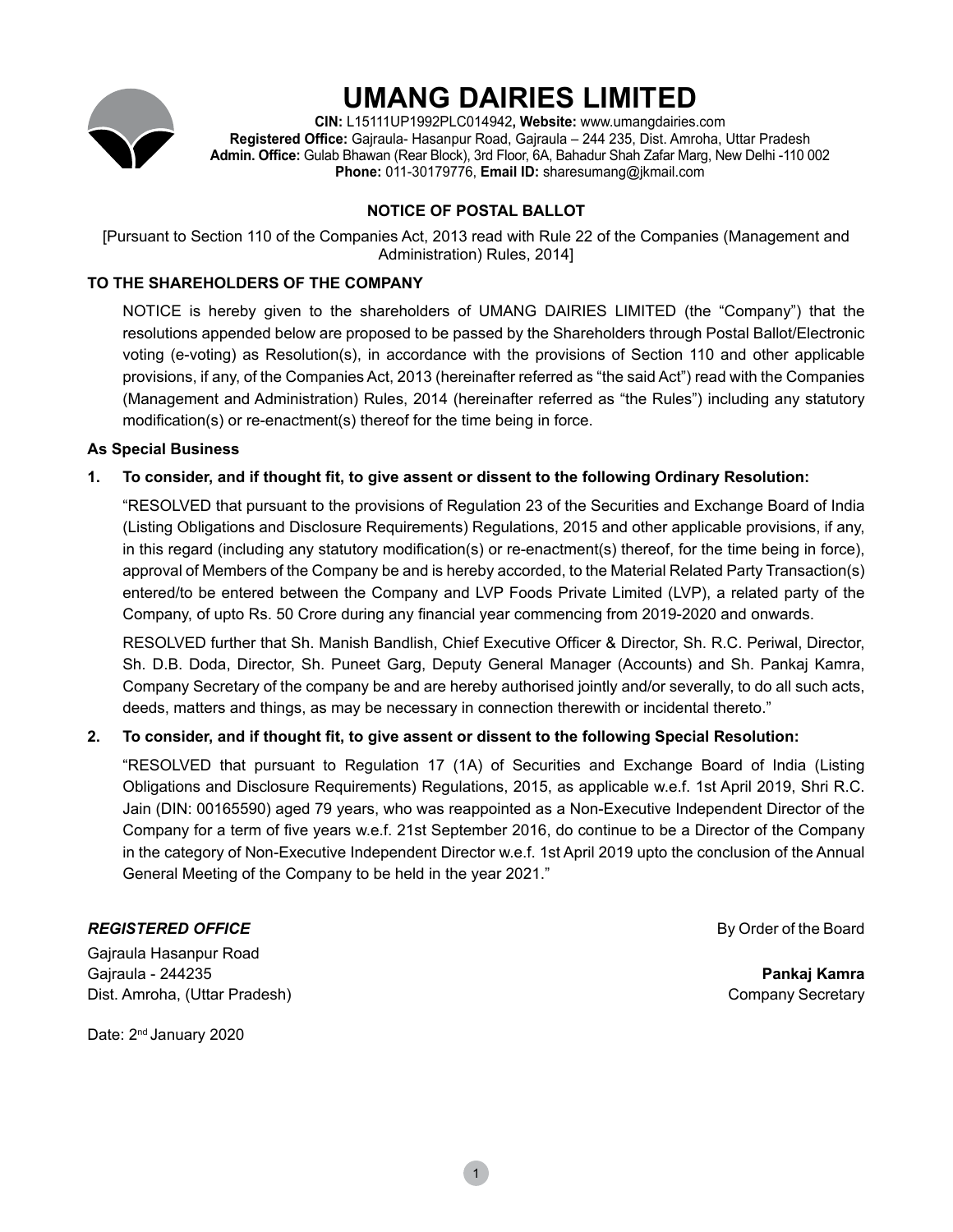## **Notes**:

- 1. Statement pursuant to Section 102 of the Companies Act, 2013 ("the Act") setting out material facts concerning the Resolutions is annexed herewith.
- 2. Pursuant to the provisions of Section 110 and other applicable provisions, if any, of the Act read with the Companies (Management and Administration) Rules, 2014, assent or dissent of the Members in respect of the resolutions contained in the Notice dated 2nd January 2020 is being taken through Postal Ballot/E-voting.
- 3. The Company has appointed Mr. Namo Narain Agarwal, Practising Company Secretary (Membership No. FCS- 234), as the Scrutinizer for conducting the Postal Ballot / E-voting in a fair and transparent manner.
- 4. The Notice is being sent to all the Members / Beneficiaries, whose names appear in the Register of Members/ Record of Depositories as on 3rd January 2020 and a person who is not member as on cut off date should treat the Notice for information purpose only.
- 5. In furtherance of the Go Green Initiative of the Government, Postal Ballot Notice along with Postal Ballot Form is being sent to all the Members through e-mail, whose e-mail ids are registered with the Company/Depository Participants and to all other members by registered post along with Postal Ballot Form.
- 6. In compliance with the provisions of Sections 108 and 110 of the Act, read with the Companies (Management and Administration) Rules, 2014 and the Securities and Exchange Board of India (Listing Obligations and Disclosure Requirements) Regulations, 2015 (Listing Regulations), the Company is pleased to offer E-voting facility as an option to all the Members, to enable them to cast their votes electronically instead of dispatching Postal Ballot Forms. E-voting is optional for Members.
- 7. Please note that Members can opt for only one mode of voting i.e., through Postal Ballot or E-voting. In case of voting by both the modes, voting done through E-voting shall prevail and Postal Ballot Form of such Member will be ignored.
- 8. Members who have been sent this Notice electronically and who do not wish to avail e-voting facility organized by the Company through Central Depository Services (India) Ltd., can download the same from the website of the Company at www.umangdairies.com or may send a request to Company Secretary, Umang Dairies Limited, Secretarial Department, Gulab Bhawan, (Rear Block - 3rd Floor), 6A, B.S.Z. Marg, New Delhi-110002, or send e-mail at sharesumang@jkmail.com, for obtaining the Postal Ballot Notice and Postal Ballot Form in physical form.
- 9. There will be one Postal Ballot Form/E-voting for every Folio/Client ID irrespective of the number of joint holders.
- 10. Voting Rights in the Postal Ballot cannot be exercised by a proxy.
- 11. Members are requested to carefully read the instructions printed on the Postal Ballot Form (appended hereto), record their assent (for) or dissent (against) therein by filling necessary details and affixing their signature at the designated place in the Form and send the same duly completed in the enclosed Self-Addressed Business Reply Envelope so as to reach the Scrutinizer by 5.00 P.M. on or before 6<sup>th</sup> March 2020, being the last date for receipt of Postal Ballot Forms. Postage will be borne and paid by the Company. The Postal Ballot Forms received after this date will be treated as if the reply from the Member has not been received.
- 12. The Scrutinizer will submit his report to the Chairman after the completion of scrutiny of the Postal Ballot Forms (including E-voting) on or before  $7<sup>th</sup>$  March 2020.
- 13. The Scrutinizer's decision on the validity of a Postal Ballot/E-voting will be final.
- 14. The Chairman and in his absence, any Director/officer of the Company authorised by the Chairman will declare/announce the result of the Postal Ballot/E-voting on or before 5.00 P.M. on Saturday, 7<sup>h</sup> March 2020, at the Administrative Office of the Company. The Resolution(s) of Postal Ballot/E-voting shall be deemed to have been passed on 6<sup>th</sup> March 2020, being the last date for receipt of duly completed postal ballot forms or e-voting.
- 15. The Results declared along with the Scrutinizer's Report shall be placed on the website of the Company at www.umangdairies.com and on the website of CDSL and communicated to BSE Ltd. and National Stock Exchange of India Ltd.
- 16. All the documents referred to in the Notice and Statement pursuant to Section 102 of the Companies Act, 2013, shall be open for inspection by the Members at the Registered Office/Administrative Office of the Company on any working day between 2.00 P.M. to 4.00 P.M. upto the date of declaration of the result of Postal Ballot.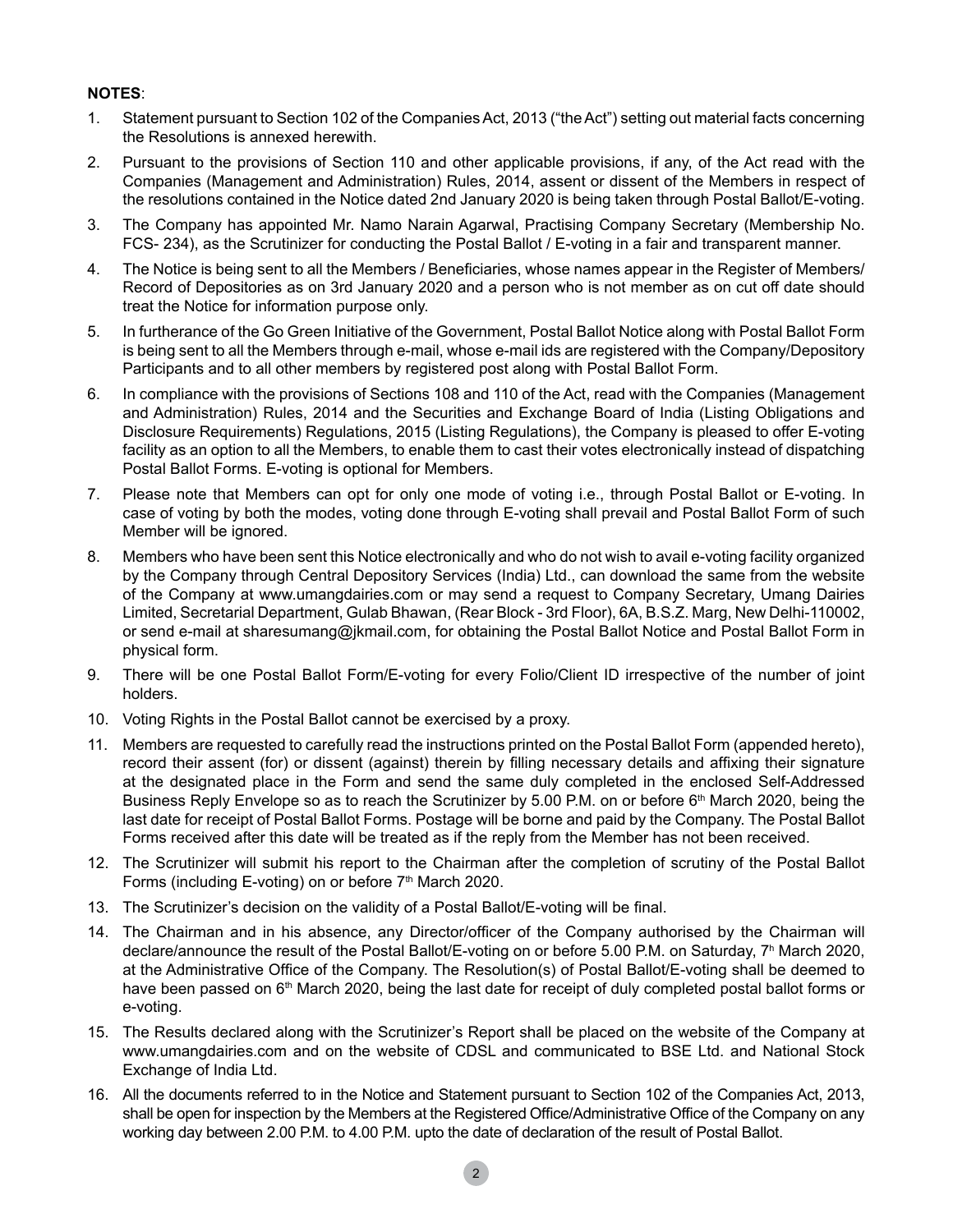17. Brief resume of the Director proposed to be reappointed (item no. 2) is given hereunder:

Shri R.C. Jain, aged 79 years is B.com and L.L.B. and has about 52 years of rich experience in different capacities in the field of Finance and Accounts. He joined the Board of the Company on 29th September 2001. His Director Identification No. is 00165590.

His other Directorships are - (A) Listed Company - Nil (B) Unlisted Companies – Rayagada Minerals and Chemicals Private Limited. Chairmanship/Membership of Shri R.C. Jain in the Committees of Directors in other Companies in terms of Regulation 26 of the Listing Regulations - NIL

Shri Jain attended four board meetings of the Company held upto and including the date of this notice during the financial year 2019-2020. Shri Jain holds 100 Equity Shares of the Company by himself and does not hold any Equity Shares of the Company, on beneficial basis for any other person. Shri Jain is not related to any other Director and Key Managerial Personnel of the Company. The terms and conditions of his continuation as a Non-Executive Independent Director are as per the Resolution at Item No. 2 of the Notice of this Ballot read with statement under Section 102 of the Companies Act, 2013. As Independent Director of the Company, he is entitled to fee for participating in the meetings of the Board or Committees thereof, reimbursement of expenses for participating in the said meetings and profit related commission, within the limits stipulated under the Companies Act, 2013.

#### **The instructions for remote e-voting are as under:**

- (i) The voting period begins on  $6<sup>th</sup>$  February 2020 from 10:00 AM and ends on  $6<sup>th</sup>$  March 2020 at 5:00 PM. During this period shareholders' of the Company, holding shares either in physical form or in dematerialized form, as on the cut off date i.e., 3rd January 2020 may cast their vote electronically. The remote e-voting module shall be disabled by CDSL for voting thereafter.
- (ii) The shareholders should log on to the e-voting website www.evotingindia.com
- (iii) Click on Shareholders / Members.
- (iv) Now Enter your User ID
	- a) For CDSL : 16 digits beneficiary ID.
	- b) For NSDL : 8 Character DP ID followed by 8 Digits Client ID.
	- c) Members holding shares in Physical Form should enter Folio Number registered with the Company.
- (v) Next enter the Image Verification as displayed and Click on Login.
- (vi) If you are holding shares in demat form and had logged on to www.evotingindia.com and voted on an earlier voting of any company, then your existing password is to be used.
- (vii) If you are a first time user follow the steps given below:

| For Members holding shares in Demat Form and Physical Form |                                                                                                                                                                                                                                                                                         |  |  |  |
|------------------------------------------------------------|-----------------------------------------------------------------------------------------------------------------------------------------------------------------------------------------------------------------------------------------------------------------------------------------|--|--|--|
| <b>PAN</b>                                                 | Enter your 10 digit alpha-numeric PAN issued by Income Tax Department (Applicable<br>for both demat shareholders as well as physical shareholders)                                                                                                                                      |  |  |  |
|                                                            | Members who have not updated their PAN with the Company/Depository Participant<br>are requested to use the first two letters of their name and the 8 digits of the<br>sequence number in the PAN field. Sequence number is printed on sticker pasted<br>on the envelope of this Notice. |  |  |  |
|                                                            | In case the sequence number is less than 8 digits enter the applicable number of 0's<br>before the number after the first two characters of the name in CAPITAL letters. Eg.<br>If your name is Ramesh Kumar with sequence number 1 then enter RA00000001 in<br>the PAN field.          |  |  |  |
| Dividend                                                   | Enter the Dividend Bank Details or Date of Birth (in dd/mm/yyyy format) as recorded<br>in your demat account or in the company records in order to login.                                                                                                                               |  |  |  |
| <b>Bank Details</b>                                        |                                                                                                                                                                                                                                                                                         |  |  |  |
| OR Date of                                                 | If both the details are not recorded with the depository or company please enter the<br>member id/folio number in the Dividend Bank details field as mentioned in instruction                                                                                                           |  |  |  |
| Birth (DOB)                                                | (iv).                                                                                                                                                                                                                                                                                   |  |  |  |

(viii) After entering these details appropriately, click on "SUBMIT" tab.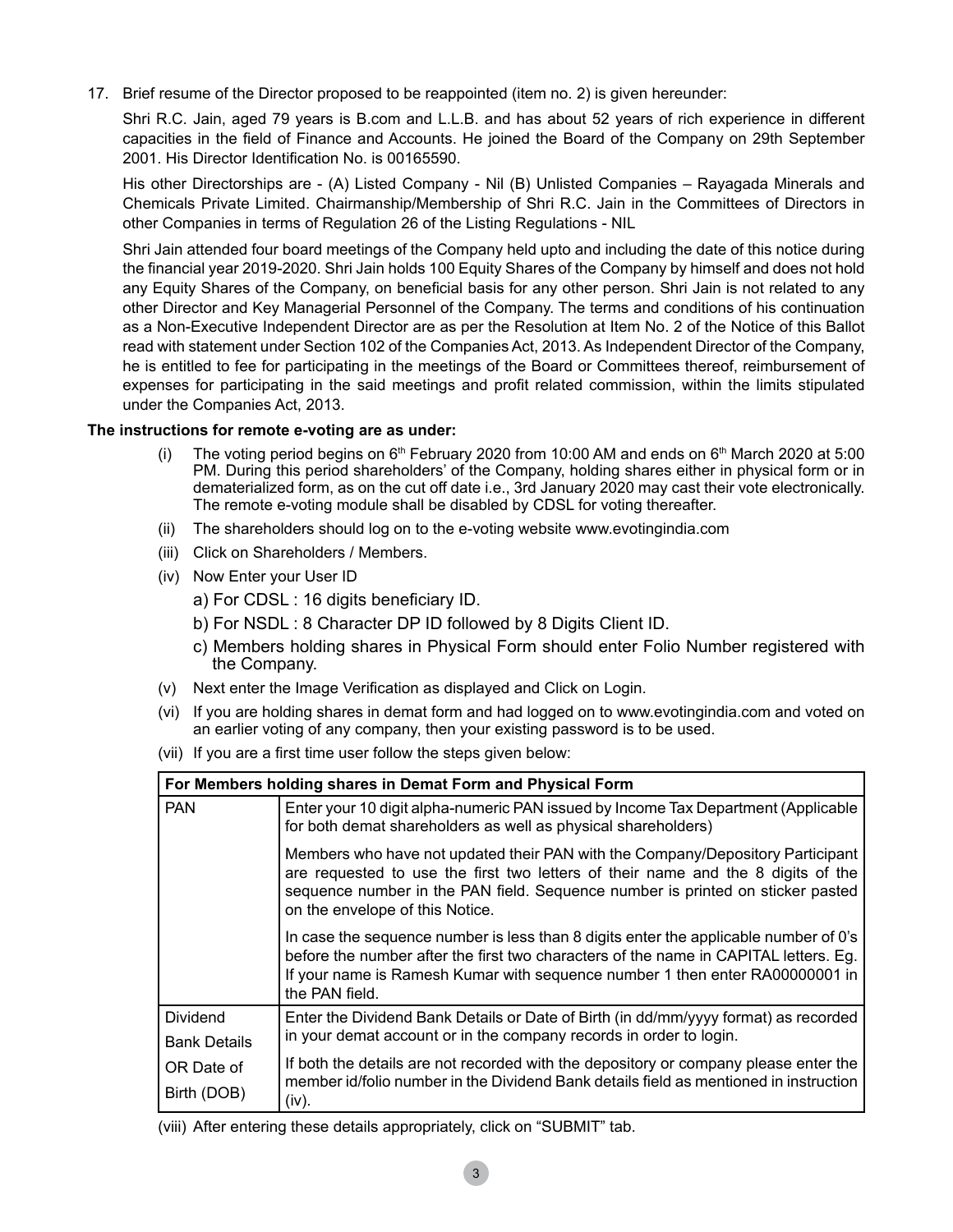- (ix) Members holding shares in physical form will then directly reach the Company selection screen. However, members holding shares in demat form will now reach 'Password Creation' menu wherein they are required to mandatorily enter their login password in the new password field. Kindly note that this password is to be also used by the demat holders for voting for resolutions of any other company on which they are eligible to vote, provided that company opts for e-voting through CDSL platform. It is strongly recommended not to share your password with any other person and take utmost care to keep you password confidential.
- (x) For Members holding shares in physical form, the details can be used only for e-voting on the resolutions contained in this Notice.
- (xi) Click on the EVSN for Umang Dairies Limited.
- (xii) On the voting page, you will see "RESOLUTION DESCRIPTION" and against the same the option "YES / NO" for voting. Select the option YES or NO as desired. The option YES implies that you assent to the Resolution and option NO implies that you dissent to the Resolution.
- (xiii) Click on the "RESOLUTIONS FILE LINK" if you wish to view the entire Resolution details.
- (xiv) After selecting the resolution you have decided to vote on, click on "SUBMIT". A confirmation box will be displayed. If you wish to confirm your vote, click on "OK", else to change your vote, click on "CANCEL" and accordingly modify your vote.
- (xv) Once you "CONFIRM" your vote on the resolution, you will not be allowed to modify your vote.
- (xvi) You can also take out print of the voting done by you by clicking on "Click here to print" option on the Voting page.
- (xvii) If demat account holder has forgotten the changed login password then enter the User ID and the image verification code and click on Forgot Password & enter the details as prompted by the system.
- (xviii) Shareholders can also cast their vote using CDSL's mobile app m-Voting available for android based mobiles. The m-Voting app can be downloaded from Google Play Store. Apple and Window phone users can download the app from the App Store and the Windows Phone Store respectively. Please follow the instructions as prompted by the mobile app while voting on your mobile.
- (xix) Note for Non-Individual Shareholder and Custodians
	- Non-Individual shareholders (i.e. other than Individuals, HUF, NRI etc.) and Custodian are required to log on to www.evotingindia.com and register themselves as Corporate.
	- A scanned copy of the Registration Form bearing the stamp and sign of the entity should be emailed to helpdesk.evoting@cdslindia.com.
	- After receiving the login details a compliance user should be created using the admin login and password. The Compliance user would be able to link the account(s) for which they wish to vote on.
	- The list of accounts linked in the login should be mailed to helpdesk.evoting@cdslindia.com and on approval of the accounts they would be able to cast their vote.
	- A scanned copy of the Board Resolution and Power of Attorney (POA) which they have issued in favour of the Custodian, if any, should be uploaded in PDF format in the system for the scrutinizer to verify the same.
- (xx) In case you have any queries or issues regarding remote e-voting, you may refer the Frequently Asked Questions (FAQs) and e-voting manual available at www.evotingindia.com, under help section or write an email to helpdesk.evoting@cdslindia.com. The contact details of official responsible to address grievances connected with remote e-voting are Shri Rakesh Dalvi, Manager, Central Depository Services (India) Limited, A Wing, 25th Floor, Marathon Futurex, Mafatlal Mill Compounds, N M Joshi Marg, Lower Parel (E), Mumbai – 400013.; Phone No. 1800225533 or write an email to helpdesk.evoting@cdslindia.com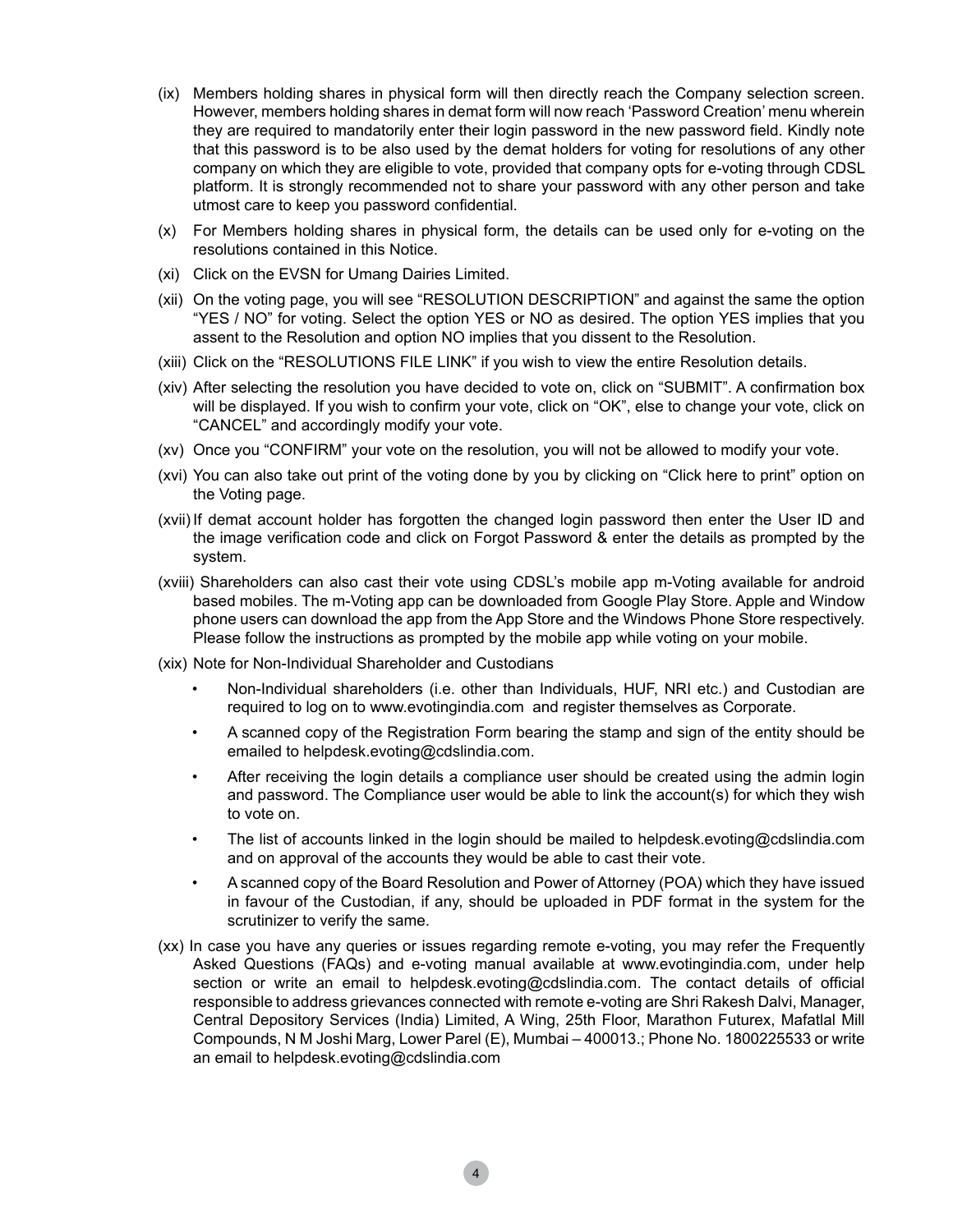## **STATEMENT UNDER SECTION 102 OF THE COMPANIES ACT, 2013**

## **Item No. 1**

- 1. Pursuant to Regulation 23 of the Securities and Exchange Board of India (Listing Obligations and Disclosure Requirements) Regulations, 2015 (Listing Regulations), a transaction with a related party shall be considered material if the transaction(s) to be entered into individually or taken together with previous transactions during a financial year, exceed ten percent of the annual consolidated turnover of the Company as per the last audited financial statements of the Company. All Material Related Party Transaction(s) shall require approval of the shareholders.
- 2. The Company is providing services for processing and packing of liquid milk and curd & chach to LVP Foods Private Limited (LVP), a related party of the Company. The provisions of Section 188 of the Companies Act, 2013 are not applicable to abovesaid transaction(s), being at arm's length basis and in the ordinary course of business of the Company.
- 3. The Material Related Party Transaction(s) entered/to be entered between the Company and LVP, a related party of the Company, of upto Rs. 50 Crore during any Financial Year commencing from 2019-2020 and onwards, is likely to exceed 10% of the annual consolidated turnover of the Company, as per the last audited financial statement of the Company relevant to the said financial year.
- 4. Accordingly, transaction(s) entered/to be entered into with LVP fall/will fall within the meaning of material related party transaction(s) in terms of provisions of the Listing Regulations. These Material related party transaction(s) entered/to be entered into by your Company with LVP have already been approved by the Audit Committee of the Company.
- 5. Hence, approval of the shareholders is being sought for the said Material Related Party Transaction(s) entered/to be entered into by your Company with LVP.
- 6. The Board recommends the aforesaid Ordinary Resolution for approval by the members.
- 7. Both the Company and LVP are subsidiaries of Bengal & Assam Company Limited, which holds 55.30% shares in the Company and 99.99% shares in LVP. Except Shri D.B. Doda, Director who draws remuneration from LVP, none of the Directors or Key Managerial Personnel of the Company and/or their relatives, except to the extent of their shareholding, if any, in the Company and Mrs. Mamta Singhania (a Director of LVP), a relative of Smt. Sharda Devi Singhania, Director of the Company, is concerned or interested, financially or otherwise, in the aforesaid resolution.
- 8. Relevant documents would be available for inspection by the Members at the Registered Office/Administrative Office of the Company on any working day between 2.00 P.M. to 4.00 P.M. upto the date of declaration of the result of the Postal Ballot.

## **Item No. 2**

- 1. Pursuant to Regulation 17(1A) of the Securities and Exchange Board of India (Listing Obligations and Disclosure Requirements) Regulations, 2015 (Listing Regulations), as amended, which became effective from 1st April 2019, no listed company shall appoint or continue the directorship of any person as a nonexecutive director who has attained the age of seventy five years, unless a special resolution is passed to that effect.
- 2. Shri R.C. Jain had been reappointed as a Non Executive Independent Director of the Company for a period of five years by a Special Resolution passed at the Annual General Meeting of the Company held on 21st September 2016. The said Special Resolution was not passed pursuant to Regulation 17 (1A) of the Listing Regulations since it was not applicable at that point of time.
- 3. Accordingly, the Company is seeking to obtain approval of the Members through Special Resolution for continuation of Directorship of Shri R.C. Jain (aged 79 years), as a Non Executive Independent Director to ensure the compliance of requirements of Regulation 17 (1A) of the Listing Regulations, as applicable w.e.f. 1st April 2019.
- 4. Shri R.C. Jain is B.com and L.L.B. and has about 52 years of rich experience in different capacities in the field of Finance and Accounts.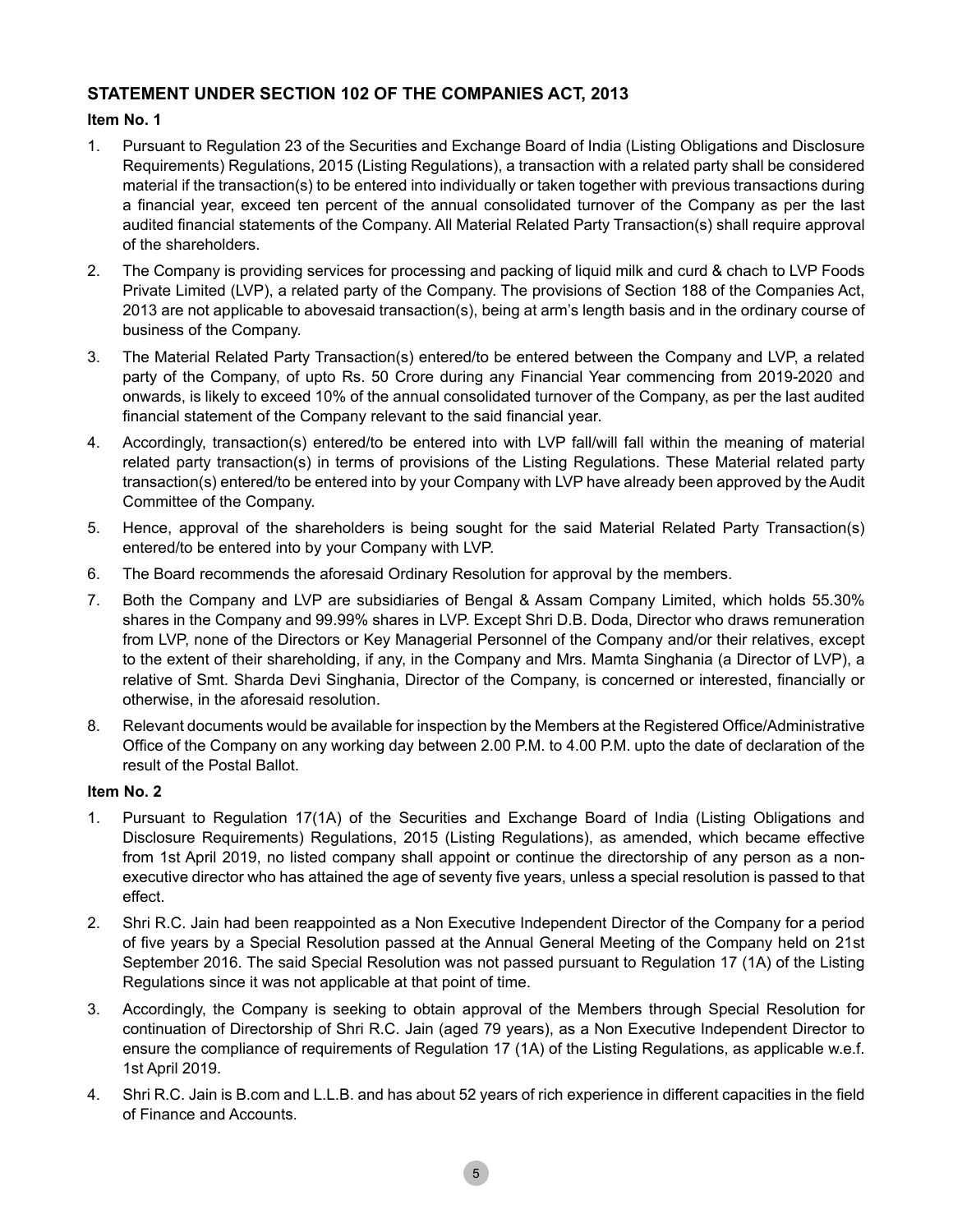- 5. The Board, based on the performance evaluation and as per the recommendation of the Nomination and Remuneration Committee of Directors, considers that he possesses appropriate skills, experience and given his background and experience and contributions made by him during his tenure, it would be in the interest of the Company to have continued association of Shri R.C. Jain in the category of Non-Executive Independent Director upto the conclusion of the Annual General Meeting of the Company to be held in the year 2021.
- 6. The Company has received declaration from Shri R.C. Jain that he meets with the criteria of independence and that he is not aware of any circumstance or situation, which exists or may be reasonably anticipated, that could impair or impact his ability to discharge duties with an objective independent judgment and without any external influence, as prescribed under the Companies Act, 2013 (the Act) and the Listing Regulations. He is not disqualified from being reappointed as a Director in terms of Section 164 of the Act or debarred from holding the office of Director pursuant to any SEBI Order.
- 7. In the opinion of the Board, he fulfills the conditions specified in the Act and Rules made thereunder and Listing Regulations for his continuation as a Non-Executive Independent Director of the Company and he is independent of the Management.
- 8. Except Shri R.C. Jain and his relatives to the extent of their shareholding, if any, in the Company, none of the other Directors or Key Managerial Personnel of the Company and/or their relatives is concerned or interested, financially or otherwise, in the aforesaid Resolution.
- 9. Relevant documents would be available for inspection by the Members at the Registered Office/Administrative Office of the Company on any working day between 2.00 P.M. to 4.00 P.M. upto the date of declaration of the result of the Postal Ballot.

#### **REGISTERED OFFICE:**

Gajraula Hasanpur Road Gajraula - 244235 Dist. Amroha, (Uttar Pradesh) By Order of the Board

**Pankaj Kamra** Company Secretary

Date: 2<sup>nd</sup> January 2020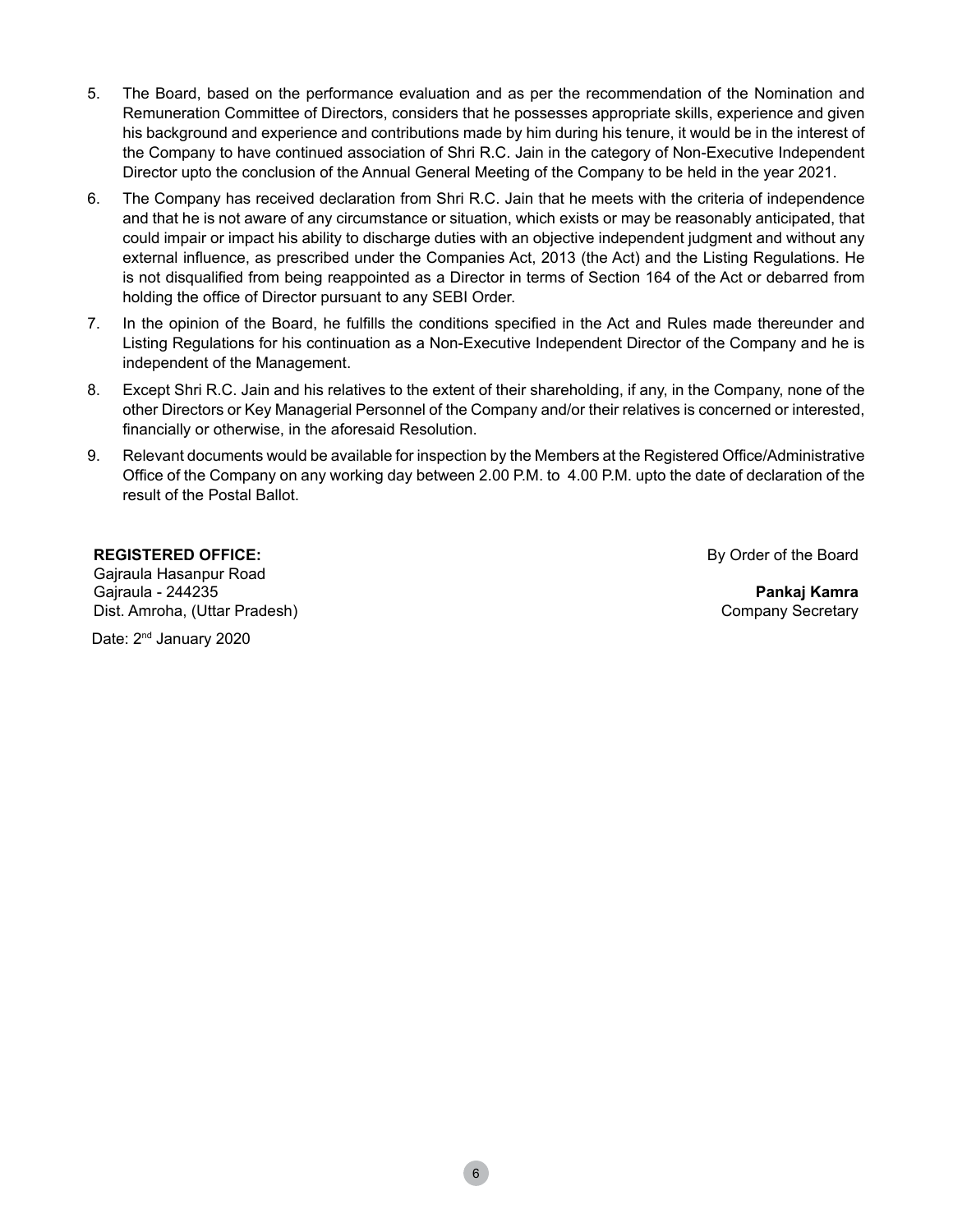## **UMANG DAIRIES LIMITED**

**CIN:** L15111UP1992PLC014942**, Website:** www.umangdairies.com **Registered Office:** Gajraula- Hasanpur Road, Gajraula – 244 235, Dist. Amroha, Uttar Pradesh **Admin. Office:** Gulab Bhawan (Rear Block), 3rd Floor, 6A, Bahadur Shah Zafar Marg, New Delhi -110 002 **Phone:** 011-30179776, **Email ID:** sharesumang@jkmail.com

## **POSTAL BALLOT FORM**

:

- 1. Name and Address of the sole / first : named shareholder
- 2. Name(s) of the joint holders, if any  $\therefore$
- 3. Registered Folio No./DPID No./ Client ID No.\* (\*Applicable to shareholders holding shares in dematerialized form)
- 4. Number of Equity share(s) held :
- 5. I/We hereby exercise my/our vote in respect of the Resolutions to be passed through Postal Ballot for the business stated in the Notice of the Company dated 2nd January 2020 by sending my/our assent (FOR) or dissent (AGAINST) to the said Resolutions by placing the tick  $(V)$  mark at the appropriate box below:

| <b>Description of Resolution</b>                                                                                                                                                                                                                       | No. of Equity Shares  <br>for which vote cast | I/We assent to the<br><b>Resolution (FOR)</b> | I/We dissent to the<br><b>Resolution (AGAINST)</b> |
|--------------------------------------------------------------------------------------------------------------------------------------------------------------------------------------------------------------------------------------------------------|-----------------------------------------------|-----------------------------------------------|----------------------------------------------------|
| <b>Resolution to Approve Material</b><br>Related Party Transactions between<br>the Company and LVP Foods Private<br>Limited                                                                                                                            |                                               |                                               |                                                    |
| Special Resolution to approve the<br>continuation of Shri R.C. Jain (DIN:<br>00165590) as a Non-Executive<br>Independent Director of the Company<br>upto the conclusion of the Annual<br>General Meeting of the Company to be<br>held in the year 2021 |                                               |                                               |                                                    |

Place:

**Notes:**

Date: \_\_\_\_\_\_\_\_\_\_\_\_\_\_\_\_\_\_\_\_\_\_\_\_\_\_

## **Signature of the Share Holder**

- 1. Please read the instructions carefully printed overleaf before exercising the vote.
- 2. Last date for receipt of Postal Ballot Forms by the scrutinizer is Friday,  $6<sup>th</sup>$  March 2020 by 5.00 P.M.